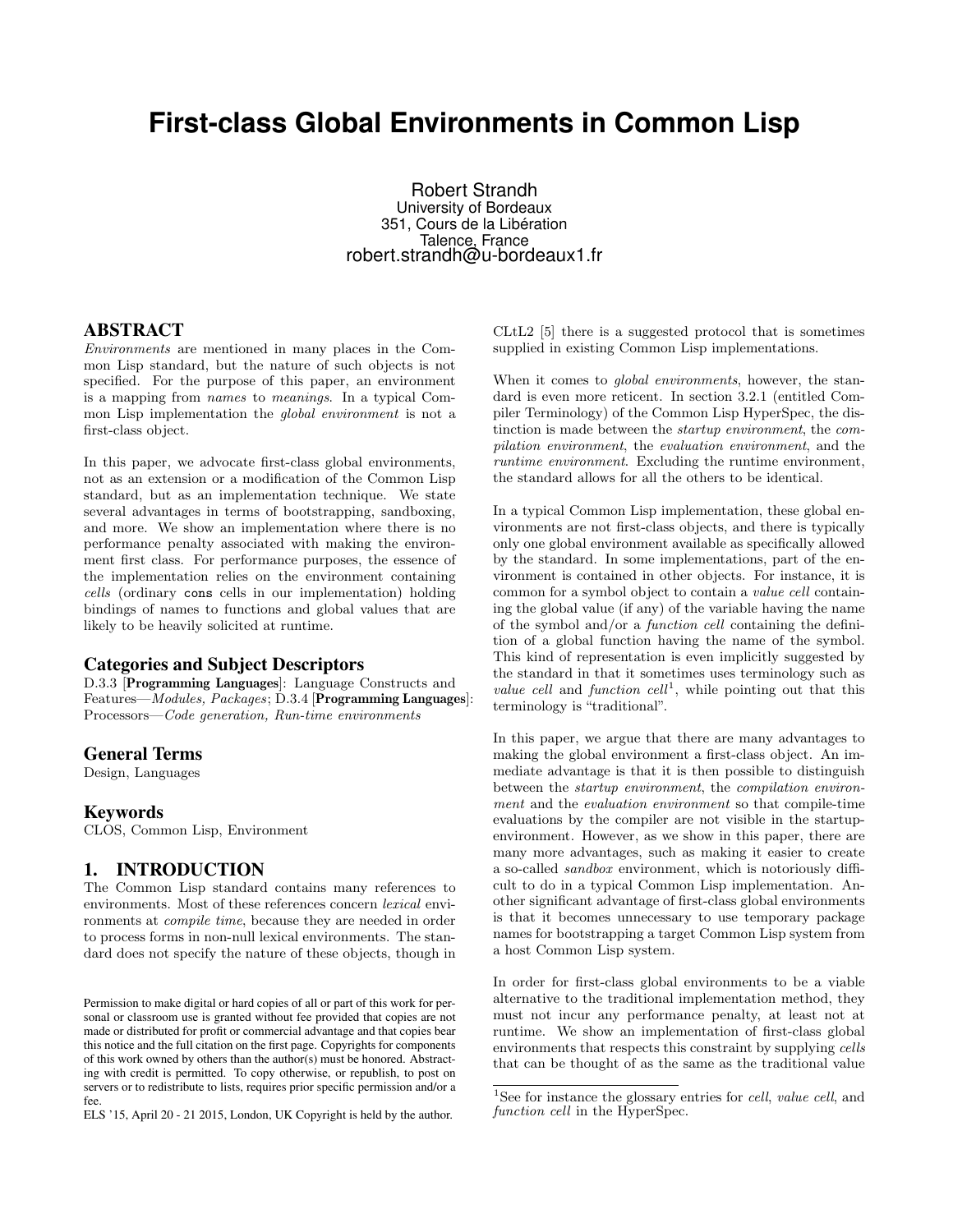cells and function cells, except that they are dislocated so that the are physically located in the environment object as opposed to being associated with a symbol.

# 2. PREVIOUS WORK

# 2.1 Gelernter et al

The idea of first-class environments is of course not new. Gelernter et al [1] defined a language called "Symmetric Lisp" in which the programmer is allowed to evaluate expressions with respect to a particular first-class environment. They suggest using this kind of environment as a replacement for a variety of constructs, including closures, structures, classes, and modules. The present paper does not have this kind of ambitious objective, simply because we do not know how to obtain excellent performance for all these constructs with our suggested protocol.

# 2.2 Miller and Rozas

Miller and Rozas [2] describe a set of extensions for the Scheme programming language. In their paper, Miller and Rozas also claim that their proposed first-class environments could serve as a basis for an object-oriented system. Like the present work, Miller and Rozas are concerned with performance, and a large part of their paper is dedicated to this aspect of their proposal.

In their paper, they show that the extensions incurs no performance penalty for code that does not use it. However, for code that uses the extension, the compiler defers accesses to the first-class environment to the interpreter, thereby imposing a performance penalty in code using the extension.

The basic mechanism of their proposed extension is a special form named make-environment that creates and returns an environment in which the code in the body of that special form is executed. The operators lexical-reference and lexical-assignment are provided to access bindings in a first-class environment.

From the examples in the paper, it is clear that their firstclass environments are meant to be used at a much finer level of granularity than ours.

# 2.3 Queinnec and Roure

Queinnec and de Roure [3] proposed a protocol for firstclass environments in the context of the Scheme programming language. Their motivation is different from ours, in that their environments are meant to be part of the uservisible interface so as to simplify sharing of various objects. However, like the present work, they are also concerned with performance, and they show how to implement their protocol without serious performance degradation.

The environments proposed by Queinnec and de Roure were clearly meant to allow for modules as collections of bindings where the bindings can be shared by other modules through the use of the new operators export and import. In contrast, the first-class environments proposed in the present paper are not meant to allow such sharing of bindings, though our proposal might allow such sharing for function and variable bindings.

The paper by Queinnec and de Roure contains a thorough survey of other work related to first-class environments that will not be repeated here.

#### 2.4 Garret's lexicons

Ron Garret describes  $lexicons<sup>2</sup>$  which are said to be firstclass global environments. However, the concept of a lexicon is very different from the concept of a first-class global environment as defined in this paper.

For one thing, a lexicon is "a mapping from symbols to bindings", which excludes a per-environment set of packages, simply because package names are not symbols, but strings.

Furthermore, a clearly stated goal of lexicons is to create a different Lisp dialect targeted to new users or to users that have prior experience with languages that are different from Lisp.

One explicit goal of lexicons is to replace Common Lisp packages, so that there is a single system-wide symbol with a particular name. In contrast, the first-class environments presented in this paper do not in any way affect the package system. It should be noted that with our first-class environments, symbols are still unique, i.e., for a given package  $P$  and a given symbol name  $N$ , there is at most one symbol with the name  $N$  in  $P$ ; independently of the number of first-class environments in the system.

Garret discusses the use of lexicons as modules and shows examples where functions defined in one lexicon can be imported into a different lexicon. The use of the operator uselexicon imports all the bindings of an explicitly-mentioned lexicon into the current one. In the present work, we do not emphasize the possibility of sharing bindings between firstclass environments. However, since functions and global values of special variables are stored in indirections called cells in our environment, such sharing of bindings would also be possible in the first-class environments presented in this paper.

# 3. OUR TECHNIQUE

We suggest a CLOS-based *protocol* defining the set of operations on a first-class environment. This protocol contains around 40 generic functions. The details of the proposed protocol can be found in the appendix of this paper. The protocol has been implemented as part of the SICL project.<sup>3</sup>

Mainly, the protocol contains versions of Common Lisp environment functions such as fboundp, find-class, etc. that take an additional required environment argument.

For a simple example, consider the SICL implementation of the standard Common Lisp function fboundp:

(defun fboundp (name) (sicl-genv:fboundp name

<sup>&</sup>lt;sup>2</sup>Unpublished document. A PDF version can be found here: http://www.flownet.com/ron/lisp/lexicons.pdf. <sup>3</sup>See https://github.com/robert-strandh/SICL.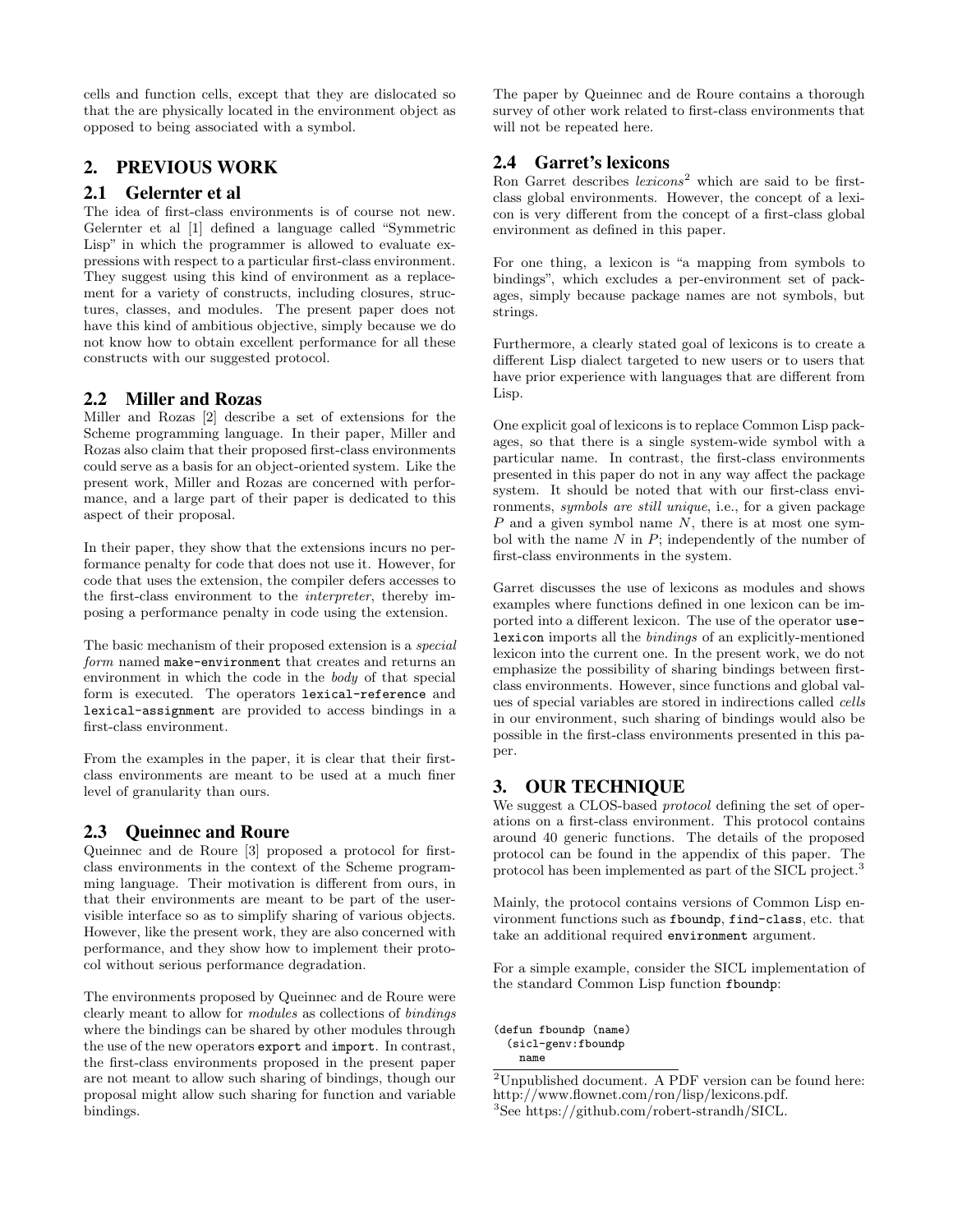(load-time-value (sicl-genv:global-environment))))

In this example sicl-genv is the nickname for the package named sicl-global-environment which contains the symbols of the protocol defined in this paper. In each global environment, the function global-environment in that package returns the value of the environment itself. When the definition in the example above is loaded, either as source or from a previously compiled file, the value of the loadtime-value form will therefore be the global environment in which the definition is loaded, thereby permanently linking this definition to that global environment.

In addition to these functions, the protocol contains a set of functions for accessing cells that in most implementations would be stored elsewhere. Thus, a binding of a function name to a function object contains an indirection in the form of a function cell. The same holds for the binding of a variable name (a symbol) to its global value. In our implementation, these cells are ordinary cons cells with the car containing the value of the binding, and the cdr containing nil. The reason for using ordinary cons cells is that they are already supported in any Common Lisp implementation. The only possible reason for choosing a different representation for cells would be to save one word in each cell, since the cdr slot in each of our cons cells is wasted. However, the saved space would probably be more than consumed by the space occupied by specialized inspector functionality for dealing with custom cell representations.

These cells are created as needed. The first time a reference to a function is made, the corresponding cell is created. Compiled code that refers to a global function will have the corresponding cell in its run-time environment. The cost of accessing a function at run-time is therefore no greater in our implementation than in an implementation that accesses the function through the symbol naming it, hence our claim that there is no performance penalty for accessing this information at run-time.

The SICL compiler translates a reference to a global function (say foo) into something similar to this code:

```
(car
(load-time-value
  (sicl-genv:function-cell
    'foo
    (sicl-genv:global-environment+))))
```
except that what is shown as car is not the full Common Lisp function, because the argument is known to be a cons cell. When the code containing this reference is loaded, the resulting machine code will refer to a local variable containing the cons cell of the current global environment that is permanently assigned to holding the function definition of foo.

Our technique does, however, incur a performance penalty for functions such as fdefinition and symbol-value with an argument that is computed at run-time<sup>4</sup> compared to

an implementation in which each symbol contains slots for these objects. However, even in a high-performance implementation such as SBCL, these values are not contained in symbol slots.

The performance penalty incurred on these functions depends on the exact representation of the environment. The representation of the environment is outside the scope of this paper, however. Here, we only consider the protocol for accessing it. However, it is not hard to devise a reasonable implementation. In SICL, we use a hash table for each namespace with the keys being the corresponding  $names^5$  of the entities in that namespace.

While it is *possible* for the application programmer to create new global environments, it would not be a common thing to do, at least not for the applications of first-class global environments that we have considered so far. For that reason, we have not streamlined any particular technique for doing so. The difficulty is not in creating the environment per se, but rather in filling it with useful objects. For the purpose of bootstrapping, we currently fill environments by loading code into it from files.

# 4. BENEFITS OF OUR METHOD

# 4.1 Native compilation

The Common Lisp standards suggests that the startup environment and the *evaluation environment* may be different.<sup>6</sup> Our method allows most evaluations by the compiler to have no influence in the startup environment. It suffices to clone the startup environment in order to obtain the evaluation environment.

With the tradition of the startup environment and evaluation environment being identical, some evaluations by the compiler would have side effects in the startup environment. In particular, the value cells and function cells are shared. Therefore, executing code at compile time that alters the global binding of a function or a variable will also be seen in the startup environment.

As an example of code that should not be evaluated in the startup environment, consider definitions of macros that are only required for the correct compilation of some program, as well as definitions of functions that are only required for the expansion of such macros. A definition for this purpose might be wrapped in an eval-when form with :compiletoplevel as the only situation in which the definition should be evaluated. When the evaluation environment and the startup environment are identical, such a definition will be evaluated in the startup environment, and persist after the program has been compiled.

<sup>&</sup>lt;sup>4</sup>When the argument is a constant, a suitable *compiler*-

macro can turn the form into an access of the corresponding cell.

<sup>5</sup>Functions are named by symbols and lists; variables are named by symbols; packages are named by strings; classes are named by symbols; etc.

<sup>&</sup>lt;sup>6</sup>Recall that the startup environment is the global environment as it was when the compilation was initiated, and that the evaluation environment is the global environment in which evaluations initiated by the compiler are accomplished.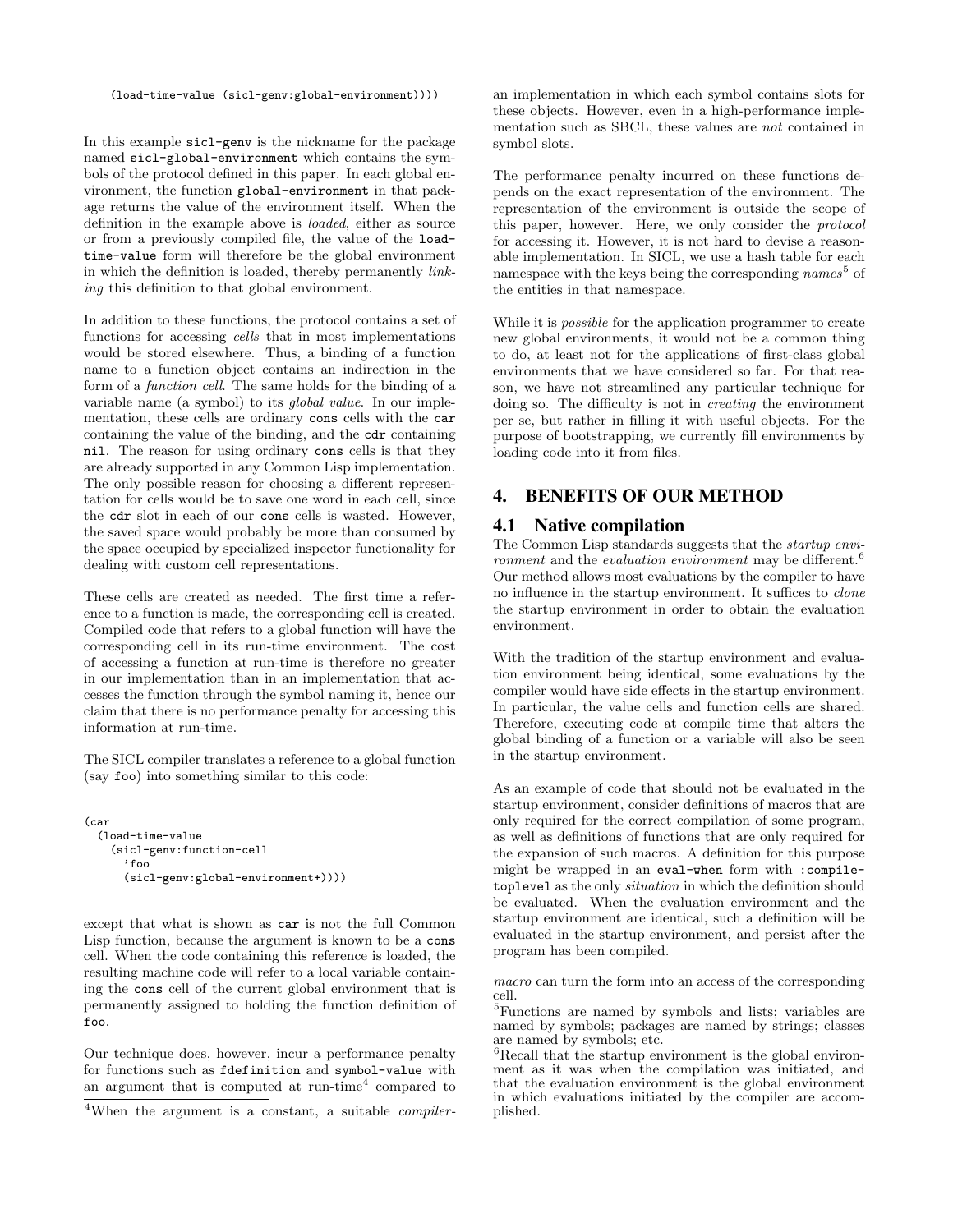# 4.2 Bootstrapping

For the purpose of this paper, we use the word bootstrapping to mean the process of building the executable of some implementation (the target system) by executing code in the running process of another implementation (the host system). The host and the target systems may be the same implementation. In this context, a cross compiler is a compiler that executes in the host system while generating code for the target system.

When a host Common Lisp system is used to bootstrap a target Common Lisp system, the target system needs its own definitions of many standard Common Lisp features. In particular, in order to compile code for the target system in the host system, the cross compiler needs access to the target definitions of standard Common Lisp macros, in particular the defining macros such as defun, defmacro, defgeneric, defvar, etc.

It is, of course, not an option to replace the host versions of such macros with the corresponding target versions. Doing so would almost certainly break the host system in irreparable ways. To avoid that the system might be damaged this way, many Common Lisp systems have a feature called package  $locks^7$  which prevents the redefinition of standard Common Lisp functions, macros, etc.

To deal with the problem of bootstrapping, some systems, in particular SBCL, replace the standard package names by some other names for target code, typically derived from the standard names in some systematic way [4]. Using different package names guarantees that there is no clash between a host package name and the corresponding target package name. However, using non-standard package names also means that the text of the source code for the target will not correspond to the target code that ends up in the final system.

As an alternative to renaming packages, first-class global environments represent an elegant solution to the bootstrapping problem. In a system that already supports first-class global environments, creating a new such environment in which the target definitions are allowed to replace standard Common Lisp definitions is of course very simple. But even in a host system that does not a priori support first-class global environments, it is not very difficult to create such environments.

Making the cross compiler access such a first-class global environment is just a matter of structuring its environmentlookup functions so that they do not directly use standard Common Lisp functions such as fboundp or fdefinition, and instead use the generic functions of the first-class global environment protocol.

# 4.3 Sandboxing

It is notoriously hard to create a so-called sandbox environment for Common Lisp, i.e., an environment that contains a "safe" subset of the full language. A typical use case would be to provide a Read-Eval-Print Loop accessible through a web interface for educational purposes. Such a sandbox environment is hard to achieve because functions such as eval and compile would have to be removed so that the environment could not be destroyed by a careless user. However, these functions are typically used by parts of the system. For example, CLOS might need the compiler in order to generate dispatch code.

The root of the problem is that in Common Lisp there is always a way for the user of a Read-Eval-Print Loop to access every global function in the system, including the compiler. While it might be easy to remove functions that may render the system unusable directly such as functions for opening and deleting files, it is generally not possible to remove the compiler, since it is used at run-time to evaluate expressions and in many systems in order to create functions for generic dispatch. With access to the compiler, a user can potentially create and execute code for any purpose.

Using first-class global environments solves this problem in an elegant way. It suffices to provide a restricted environment in which there is no binding from the names eval and compile to the corresponding functions. These functions can still be available in some other environment for use by the system itself.

# 4.4 Multiple package versions

When running multiple applications in the same Common Lisp process, there can easily be conflicts between different versions of the same package. First-class global environments can alleviate this problem by having different global environments for the different applications causing the conflict.

Suppose, for instance, that applications  $A$  and  $B$  both require some Common Lisp package  $P$ , but that  $P$  exists in different versions. Suppose also that  $A$  and  $B$  require different such versions of P. Since the Common Lisp standard has no provisions for multiple versions of a package, it becomes difficult to provide both  $A$  and  $B$  in the same Common Lisp process.

Using first-class global environments as proposed in this paper, two different global environments can be created for building A and B. These two environments would differ in that the name P would refer to different versions of the package P.

# 4.5 Separate environment for each application

Taking the idea of Section 4.4 even further, it is sometimes desirable for a large application to use a large number of packages that are specific to that application. In such a situation, it is advantageous to build the application in a separate global environment, so that the application-specific packages exist only in that environment. The main entry point(s) of the application can then be made available in other environments without making its packages available.

Using separate first-class global environments for this purpose would also eliminate the problem of choosing package names for an application that are guaranteed not to conflict

 $\mathrm{^{7}The}$  name of this feature is misleading. While it does make sure that the protected package is not modified, it also makes sure that functions, macros, etc., with names in the package are not redefined. Such redefinitions do not alter the package itself, of course.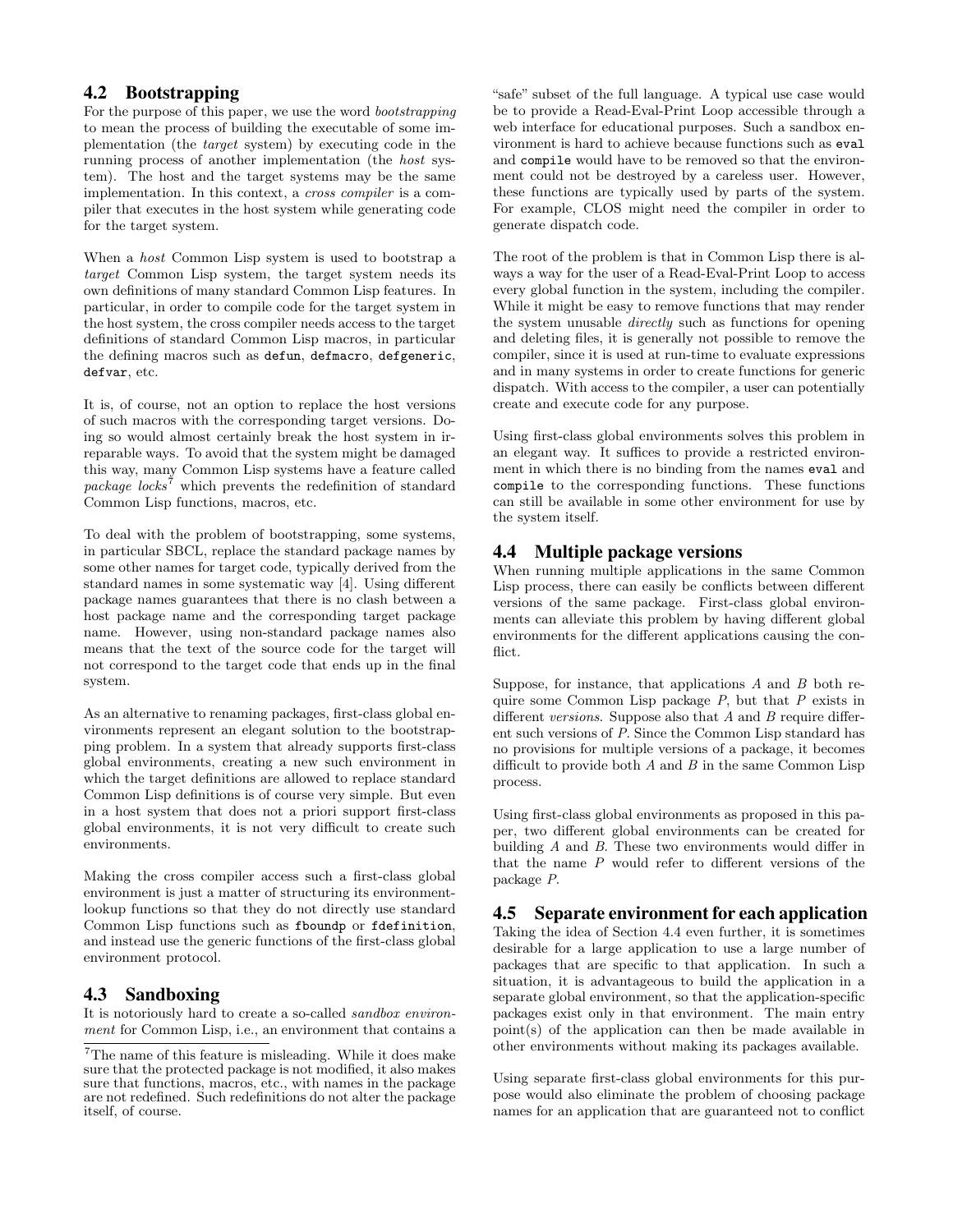with names of packages in other applications that some user might simultaneously want to install.

# 5. CONCLUSIONS AND FUTURE WORK

In this paper, we have advocated first-class global environments as a way of implementing the global environments mentioned in the HyperSpec. We have seen that this technique has several advantages in terms of flexibility of the system, and that it greatly simplifies certain difficult problems such as bootstrapping and sandboxing.

An interesting extension of our technique would be to consider *environment inheritance*.<sup>8</sup> For example, an environment providing the standard bindings of the Common Lisp language could be divided into an immutable part and a mutable part. The mutable part would then contain features that can be modified by the user, such as the generic function print-object or the variable \*print-base\*, and it would inherit from the immutable part. With this feature, it would only be necessary to clone the mutable part in order to create the evaluation environment from the startup environment as suggested in Section 4.1.

We also think that first-class global environments could be an excellent basis for a multi-user Common Lisp system.

In such a system, each user would have an initial, private, environment. That environment would contain the standard Common Lisp functionality. Most standard Common Lisp functions would be shared between all users. Some functions, such as print-object or initialize-instance would not be shared, so as to allow individual users to add methods to them without affecting other users.

Furthermore, functionality that could destroy the integrity of the system, such as access to raw memory, would be accessible in an environment reserved for system maintenance. This environment would not be accessible to ordinary users.

# 6. ACKNOWLEDGMENTS

We would like to thank Alastair Bridgewater, David Murray, Robert Smith, Nicolas Hafner, and Bart Botta for providing valuable feedback on early versions of this paper.

# APPENDIX

#### A. PROTOCOL

In this appendix we present the generic functions making up the protocol for our first-class global environments. The definitions here should be considered preliminary, because there are some aspects of this protocol that need further consideration. As an example, consider the function functionlambda-list. We have not made up our minds as to whether this function should be part of the protocol, or just a function to be applied to function objects.

In order for our definitions to fit in a column, we have abbreviated "Generic Function" as "GF".

#### +global-environment+ [Constant]

In each global environment e, the value of this constant variable is e.

global-environment [Function] In each global environment e, this function takes no arguments and returns e.

| fboundp fname env |  |  |  | [GF] |  |
|-------------------|--|--|--|------|--|
|-------------------|--|--|--|------|--|

This generic function is a generic version of the Common Lisp function cl:fboundp.

It returns true if fname has a definition in env as an ordinary function, a generic function, a macro, or a special operator.

| fmakunbound fname env | [GF] |
|-----------------------|------|
|                       |      |

This generic function is a generic version of the Common Lisp function cl:fmakunbound.

Makes fname unbound in the function namespace of env.

If fname already has a definition in env as an ordinary function, as a generic function, as a macro, or as a special operator, then that definition is lost.

If fname has a setf expander associated with it, then that setf expander is lost.

 $special-operator frame env$  [GF]

If fname has a definition as a special operator in env, then that definition is returned. The definition is the object that was used as an argument to (setf special-operator). The exact nature of this object is not specified, other than that it can not be nil. If fname does not have a definition as a special operator in env, then nil is returned.

(setf special-operator) new-def fname env  $[GF]$ Set the definition of fname to be a special operator. The exact nature of new-def is not specified, except that a value of nil means that fname no longer has a definition as a special operator in env.

If a value other than  $nil$  is given for *new-def*, and *fname* already has a definition as an ordinary function, as a generic function, or as a macro, then an error is signaled. As a consequence, if it is desirable for fname to have a definition both as a special operator and as a macro, then the definition as a special operator should be set first.

fdefinition fname env [GF]

This generic function is a generic version of the Common Lisp function cl:fdefinition.

If fname has a definition in the function namespace of env (i.e., if fboundp returns true), then a call to this function succeeds. Otherwise an error of type undefined-function is signaled.

If fname is defined as an ordinary function or a generic function, then a call to this function returns the associated function object.

If fname is defined as a macro, then a list of the form (cl:macro-function function) is returned, where function

 $8$ We mean *inheritance* not in the sense of subclassing, but rather as used in section 3.2.1 of the HyperSpec.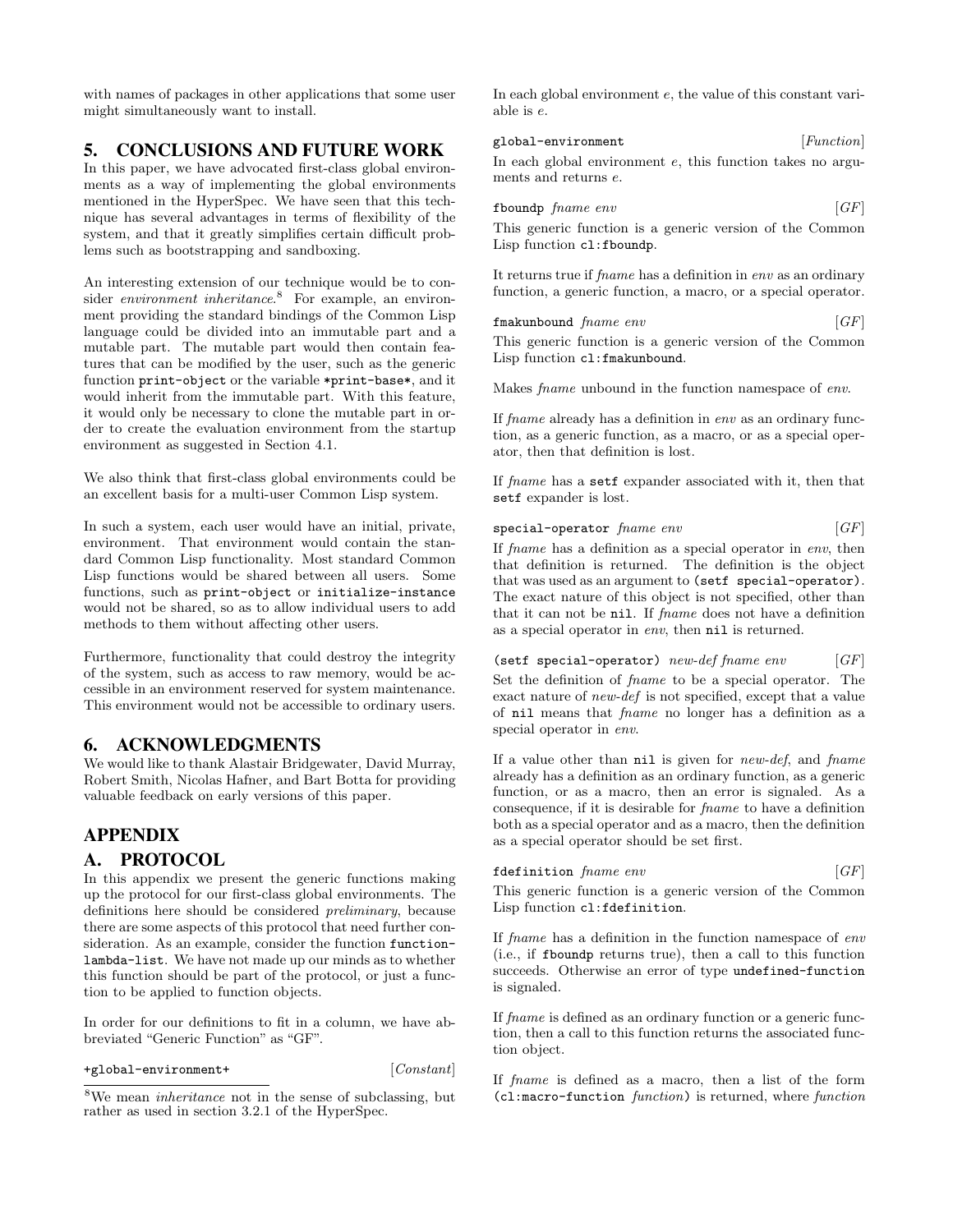is the macro expansion function associated with the macro.

If fname is defined as a special operator, then a list of the form (cl:special object) is returned, where the nature of object is currently not specified.

(setf fdefinition) new-def fname env  $[GF]$ This generic function is a generic version of the Common Lisp function cl:fdefinition.

new-def must be an ordinary function or a generic function. If fname already names a function or a macro, then the previous definition is lost. If fname already names a special operator, then an error is signaled.

If fname is a symbol and it has an associated setf expander, then that setf expander is preserved.

macro-function symbol env  $[GF]$ 

This generic function is a generic version of the Common Lisp function cl:macro-function.

If symbol has a definition as a macro in env, then the corresponding macro expansion function is returned.

If symbol has no definition in the function namespace of env, or if the definition is not a macro, then this function returns nil.

$$
(set function) new-def symbol env
$$
 [GF]

This generic function is a generic version of the Common Lisp function (setf cl:macro-function).

new-def must be a macro expansion function or nil. A call to this function then always succeeds. A value of nil means that the symbol no longer has a macro function associated with it. If *symbol* already names a macro or a function, then the previous definition is lost. If symbol already names a special operator, that definition is kept.

If symbol already names a function, then any proclamation of the type of that function is lost. In other words, if at some later point symbol is again defined as a function, its proclaimed type will be t.

If symbol already names a function, then any inline or notinline proclamation of the type of that function is lost. In other words, if at some later point symbol is again defined as a function, its proclaimed inline information will be nil.

If fname is a symbol and it has an associated setf expander, then that setf expander is preserved.

compiler-macro-function  $fname\ env$  [GF]

This generic function is a generic version of the Common Lisp function cl:compiler-macro-function.

If fname has a definition as a compiler macro in env, then the corresponding compiler macro function is returned.

If fname has no definition as a compiler macro in env, then this function returns nil.

(setf compiler-macro-function)  $new\text{-}define\ env\ [GF]$ 

This generic function is a generic version of the Common Lisp function (setf cl:compiler-macro-function).

new-def can be a compiler macro function or nil. When it is a compiler macro function, then it establishes new-def as a compiler macro for fname and any existing definition is lost. A value of nil means that fname no longer has a compiler macro associated with it in env.

function-type  $\text{frame}$  env  $\begin{bmatrix} GF \end{bmatrix}$ 

This generic function returns the proclaimed type of the function associated with fname in env.

If fname is not associated with an ordinary function or a generic function in env, then an error is signaled.

If fname is associated with an ordinary function or a generic function in env, but no type proclamation for that function has been made, then this generic function returns t.

(setf function-type) new-type fname env  $[GF]$ This generic function is used to set the proclaimed type of the function associated with fname in env to new-type.

If fname is associated with a macro or a special operator in env, then an error is signaled.

function-inline  $\text{frame}$   $\text{env}$  [GF]

This generic function returns the proclaimed inline information of the function associated with fname in env.

If fname is not associated with an ordinary function or a generic function in env, then an error is signaled.

If fname is associated with an ordinary function or a generic function in env, then the return value of this function is either nil, inline, or notinline. If no inline proclamation has been made, then this generic function returns nil.

(setf function-inline) new-inline fname env  $[GF]$ 

This generic function is used to set the proclaimed inline information of the function associated with fname in env to new-inline.

new-inline must have one of the values nil, inline, or notinline.

If fname is not associated with an ordinary function or a generic function in env, then an error is signaled.

function-cell fname env [GF]

A call to this function always succeeds. It returns a cons cell, in which the car always holds the current definition of the function named fname. When fname has no definition as a function, the car of this cell will contain a function that, when called, signals an error of type undefined-function. The return value of this function is always the same (in the sense of eq) when it is passed the same (in the sense of equal) function name and the same (in the sense of eq) environment.

| function-unbound frame env |  | $\lceil GF \rceil$ |  |  |  |
|----------------------------|--|--------------------|--|--|--|
|----------------------------|--|--------------------|--|--|--|

A call to this function always succeeds. It returns a func-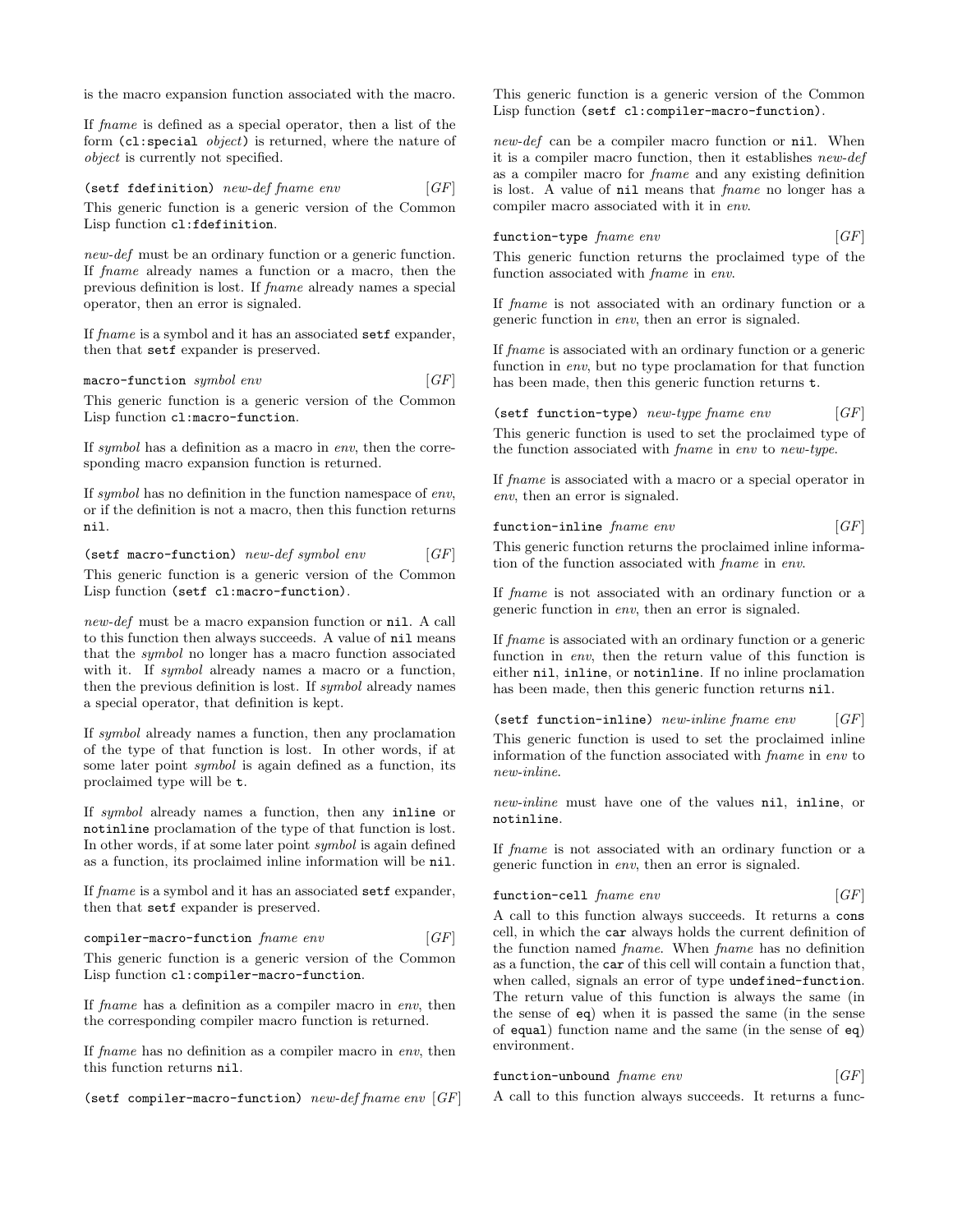tion that, when called, signals an error of type undefinedfunction. When fname has no definition as a function, the return value of this function is the contents of the cons cell returned by function-cell. The return value of this function is always the same (in the sense of eq) when it is passed the same (in the sense of equal) function name and the same (in the sense of eq) environment. Client code can use the return value of this function to determine whether fname is unbound and if so signal an error when an attempt is made to evaluate the form (function fname).

#### function-lambda-list  $fname\ env$  [GF]

This function returns two values. The first value is an ordinary lambda list, or nil if no lambda list has been defined for fname. The second value is true if and only if a lambda list has been defined for fname.

#### boundp symbol env  $[GF]$

It returns true if symbol has a definition in env as a constant variable, as a special variable, or as a symbol macro. Otherwise, it returns nil.

#### $constant-variable \ symbol \ env \ \ [GF]$

This function returns the value of the constant variable symbol.

If symbol does not have a definition as a constant variable, then an error is signaled.

(setf constant-variable) value symbol env  $[GF]$ 

This function is used in order to define symbol as a constant variable in env, with value as its value.

If symbol already has a definition as a special variable or as a symbol macro in env, then an error is signaled.

If symbol already has a definition as a constant variable, and its current value is not eql to value, then an error is signaled.

#### $special-variable \ symbol \ env$  [GF]

This function returns two values. The first value is the value of symbol as a special variable in env, or nil if symbol does not have a value as a special variable in env. The second value is true if symbol does have a value as a special variable in env and nil otherwise.

Notice that the symbol can have a value even though this function returns nil and nil. The first such case is when the symbol has a value as a constant variable in env. The second case is when the symbol was assigned a value using (setf symbol-value) without declaring the variable as special.

(setf special-variable) value symbol env init-p  $[GF]$ This function is used in order to define symbol as a special variable in env.

If symbol already has a definition as a constant variable or as a symbol macro in env, then an error is signaled. Otherwise, symbol is defined as a special variable in env.

If symbol already has a definition as a special variable, and init-p is nil, then this function has no effect. The current value is not altered, or if *symbol* is currently unbound, then it remains unbound.

If  $init-p$  is true, then *value* becomes the new value of the special variable symbol.

 $symbol$ -macro symbol env  $[GF]$ 

This function returns two values. The first value is a macro expansion function associated with the symbol macro named by symbol, or nil if symbol does not have a definition as a symbol macro. The second value is the form that symbol expands to as a macro, or nil if symbol does not have a definition as a symbol macro.

It is guaranteed that the same (in the sense of eq) function is returned by two consecutive calls to this function with the same symbol as the first argument, as long as the definition of symbol does not change.

(setf symbol-macro) expansion symbol env  $[GF]$ This function is used in order to define symbol as a symbol macro with the given expansion in env.

If symbol already has a definition as a constant variable, or as a special variable, then an error of type program-error is signaled.

| $\verb variable-type  symbol env $ |  |  | $\lceil GF \rceil$ |  |
|------------------------------------|--|--|--------------------|--|
|------------------------------------|--|--|--------------------|--|

This generic function returns the proclaimed type of the variable associated with symbol in env.

If symbol has a definition as a constant variable in env, then the result of calling type-of on its value is returned.

If symbol does not have a definition as a constant variable in env, and no previous type proclamation has been made for symbol in env, then this function returns t.

(setf variable-type)  $new-type symbol env$  [GF]

This generic function is used to set the proclaimed type of the variable associated with symbol in env.

If symbol has a definition as a constant variable in env, then an error is signaled.

It is meaningful to set the proclaimed type even if symbol has not previously been defined as a special variable or as a symbol macro, because it is meaningful to use (setf symbol-value) on such a symbol.

Recall that the HyperSpec defines the meaning of proclaiming the type of a symbol macro. Therefore, it is meaningful to call this function when symbol has a definition as a symbol macro in env.

#### variable-cell symbol env  $[GF]$

A call to this function always succeeds. It returns a cons cell, in which the car always holds the current definition of the variable named symbol. When symbol has no definition as a variable, the car of this cell will contain an object that indicates that the variable is unbound. This object is the return value of the function variable-unbound. The return value of this function is always the same (in the sense of eq) when it is passed the same symbol and the same environment.